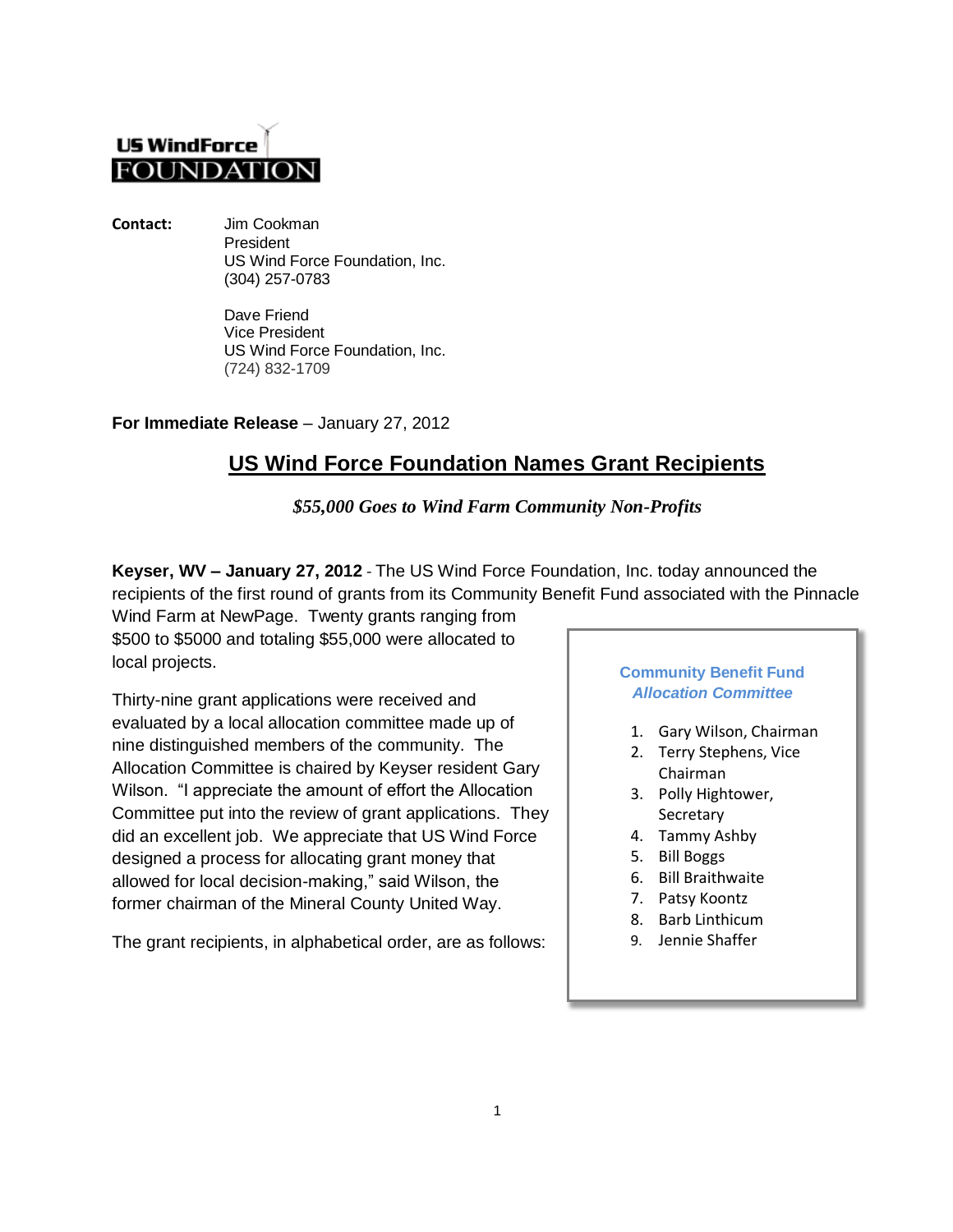| <b>Grant Recipient</b>                        | <b>Grant</b><br><b>Amount</b> | <b>Purpose</b>                                      |
|-----------------------------------------------|-------------------------------|-----------------------------------------------------|
| Campaign for Keyser High School               | \$3,000                       | Payment of lend/lease agreement with MC BoE         |
| Developmental Center & Workshop, Inc.         | \$3,500                       | Purchase of high volume shredding machine           |
| Eastern WV Community and Technical College    | \$1,200                       | Scholarship to Mineral County resident              |
| <b>Elk District Ambulance Service</b>         | \$3,000                       | Equipment/supplies for building repairs             |
| Elk District VFD (Challenge Hunt Fund)        | \$750                         | Hunting blinds at JR Lake for physically challenged |
| Elk District Volunteer Fire Company           | \$5,000                       | New turnout gear and rescue equipment               |
| Elk Garden School PTO                         | \$5,000                       | Installation of 1/4 mile walking track              |
| Food for Thought                              | \$2,000                       | Food for distribution to needy students             |
| Fort Ashby Public Library                     | \$1,000                       | Repair damage to library roof                       |
| Fountain Volunteer Fire Company, Inc.         | \$2,000                       | Equipment to outfit a new ambulance                 |
| Friends of Jennings Randolph Lake, Inc.       | \$750                         | Handicapped accessible gazebo at Kalbaugh Pond      |
| Keyser Emergency Medical Service              | \$3,000                       | Purchase of ambulance cots                          |
| McNeill's Rangers, Inc. (Apple Alley Players) | \$3,000                       | Concrete project at the amphitheater                |
| Mineral County 4-H Leaders Association        | \$5,000                       | Material/labor for bath houses at Camp Minco        |
| Mineral County Family Resource Network        | \$2,000                       | Support of 3 Energy Express sites                   |
| Mineral County Historical Foundation, Inc.    | \$5,000                       | Restoration work at Carskadon Mansion               |
| New Creek Primary School                      | \$500                         | Picnic tables & installation of pavilion concrete   |
| Piedmont Library                              | \$5,000                       | Library roof replacement                            |
| Town of Elk Garden                            | \$2,300                       | Construction of town park                           |
| Warm the Children                             | \$2,000                       | New winter clothing to needy children               |

"We are glad to see this money going to worthy community organizations. The people of Mineral County will see the benefits of this voluntary stream of funding for many years to come," said Jim Cookman President of US Wind Force Foundation Inc.

Funding for the Foundation's Community Benefit Fund comes from Edison Mission Energy (EME), owner and operator of Pinnacle, which was jointly developed by EME and US Wind Force. The Pinnacle project agreed to provide \$50,000 to the Community Benefit Fund when the project reached commercial operation status, a two-part process that began in December and was completed on January 13<sup>th</sup>, and an additional \$20,000 each year for the life of the project. Another \$10,000 in funding was earmarked for historic preservation projects. The \$5,000 grant made to Mineral County Historical Foundation, Inc., was made from the historic preservation funds, and is contingent on the recipient satisfying certain requirements of the WV State Historic Preservation Office. A balance of \$5,000 remains in that account for future distribution.

EME's representative to the Foundation Board is Susan Olavarria, the company's director of community involvement in the 14 states in which EME does business. "Support for local organizations is core to how EME companies do business across the country, and we are pleased to